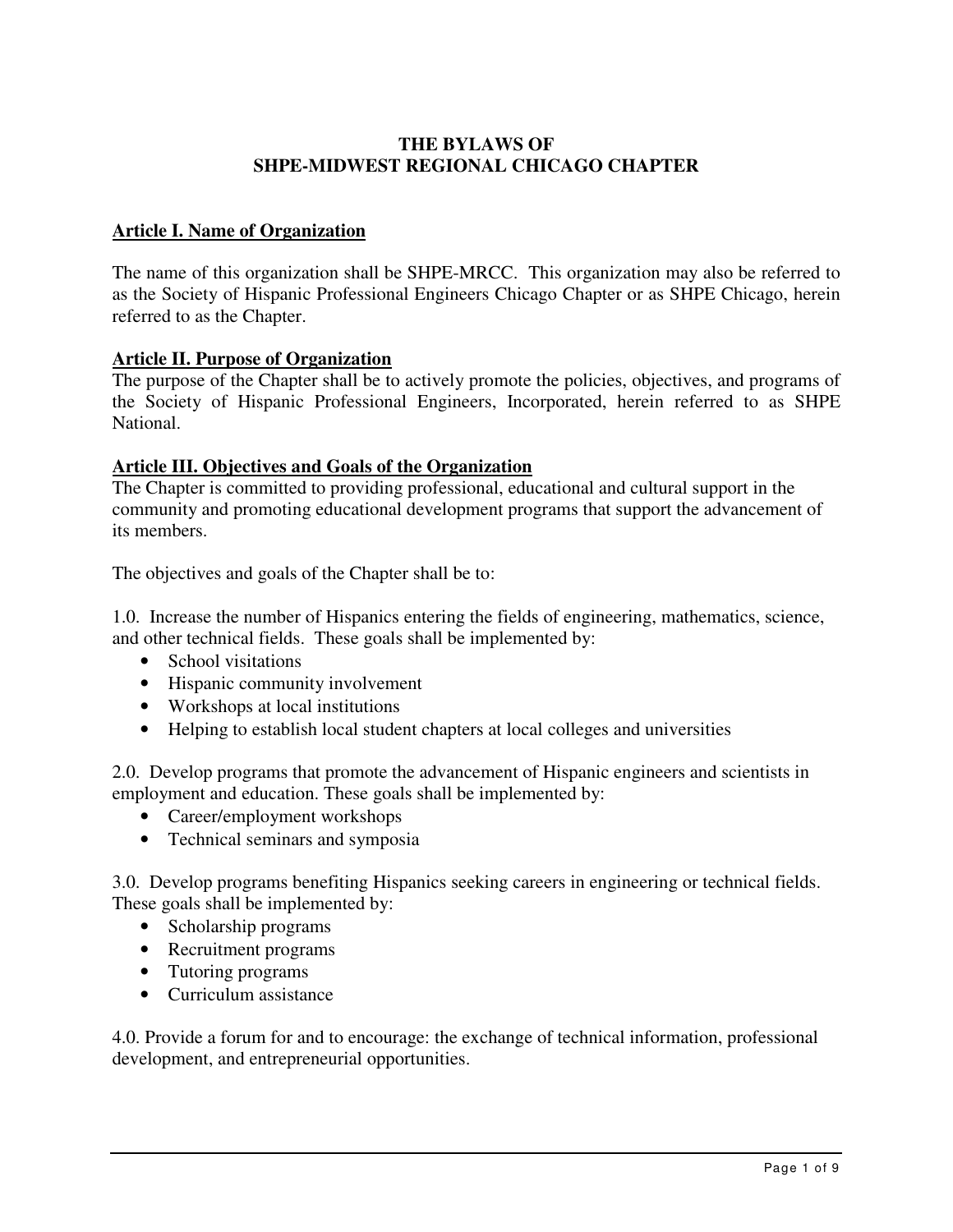5.0 Inform the general public of technical contributions and achievements of Hispanics by newsletters and award programs.

# **Article IV. Membership and Privileges**

#### 1.0. Regular Members

Regular members shall be entitled to cast one vote in the election (per Article VI) of officers and in all business that the Executive Board of Directors (EBOD) refers to the membership. Regular members may hold office (per Article VI) and may also nominate themselves or qualified individuals for Chapter and/or National Office.

Membership shall be determined after an application has been submitted and approved by the EBOD concurrence.

## 2.0. Associate Members

An Associate Member shall be a person who believes and supports the purpose of this organization. He/She shall not be entitled to nominate, vote or hold a position in the EBOD. Associate members shall be extended all privileges of a Regular member less those exempted above.

## 3.0 Industrial/Organizational Members

Industrial/Organizational members shall be businesses or organizations, which support and pursue the objectives and goals of the chapter. Industrial/Organizational members shall not be entitled to vote nor entitled to hold office in the Chapter. Industrial/Organizational members shall be extended all privileges of membership less those exempted above.

#### 4.0. Termination of Membership

Any member may terminate his/her membership upon written notification of the effective date of resignation to the EBOD. The Chapter may, by a two-thirds (2/3) majority vote of the entire membership, terminate a person's membership from the Chapter for any infraction of the bylaws, rules and/or regulations of the chapter.

#### **Article V. Executive Board of Directors**

#### 1.0. Administration

The Executive Board of Directors (EBOD) consisting of the elected officers shall administer the affairs of the Chapter. The EBOD operates and makes decisions based upon group majority rule and is presided over by the President. The EBOD shall be responsible for all business concerning the Chapter. The EBOD shall set and establish policy for the Chapter. The administration of EBOD policy and the management of the day-to-day affairs of the Chapter are delegated to the officers as specified herein.

#### 2.0. Elected Officers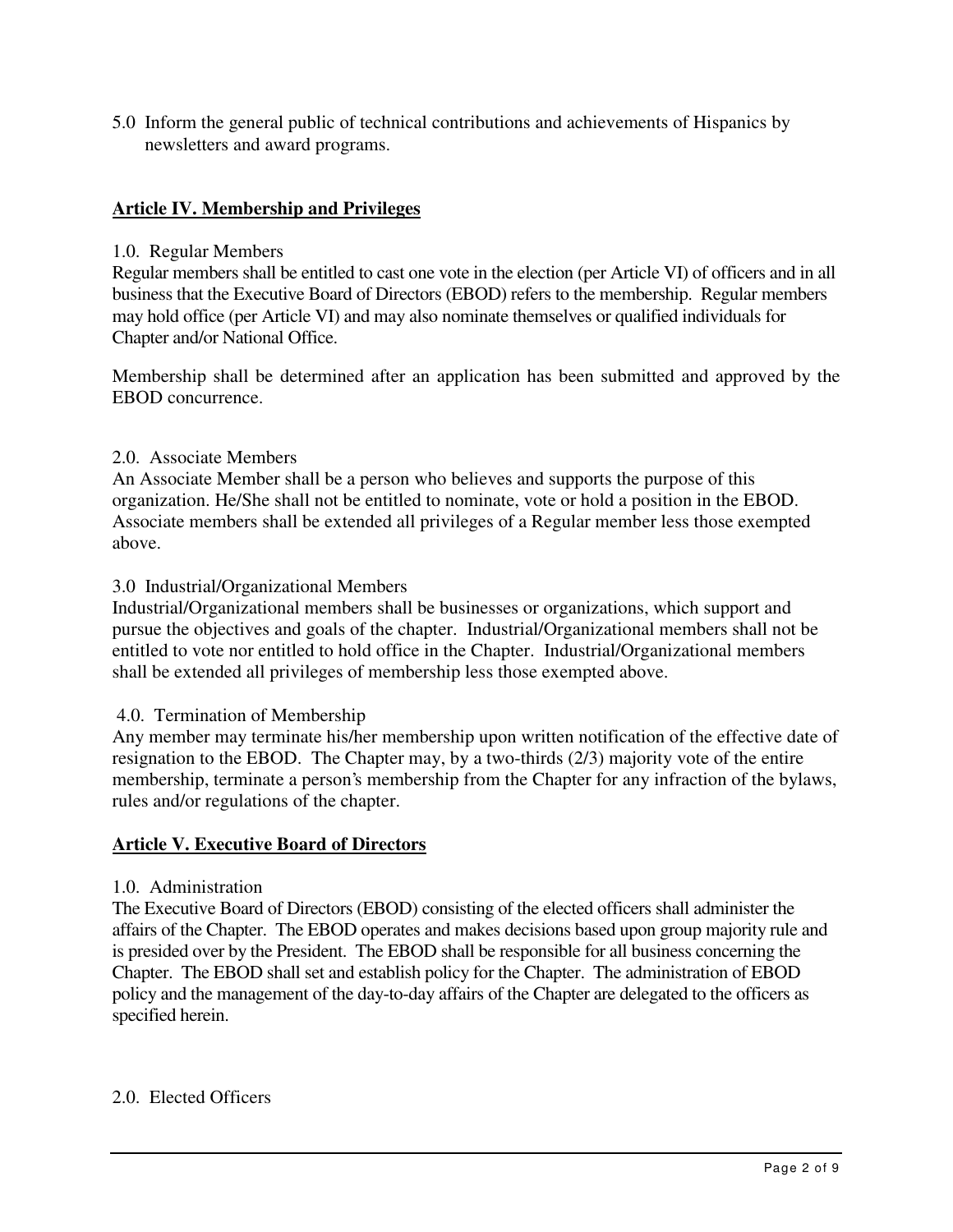The elected officers shall consist of a President, two supporting Vice Presidents, a Treasurer and a Secretary who will collectively be responsible for treasury and administrative activities, as well as, those defined in the subsequent paragraphs.

- 2.1 The President shall:
	- 2.1.1 Represent the Chapter.
	- 2.1.2 Be the point of contact for the organizational and financial matters of the Chapter, as well as, all other business concerning the Chapter according to policies and guidelines set and approved by the EBOD or the Chapter.
	- 2.1.3 The President shall chair and preside at EBOD, general, and special meetings.
	- 2.1.4 Be one of the two people (the other being the Treasurer) responsible for signing any documents related to financial matters, i.e. proposals, checks, etc.
	- 2.1.5 Review and approve monthly, quarterly, and annual financial reports prior to submission to SHPE National.
- 2.2. The Vice President Professional Development and Corporate Affairs shall:
	- 2.2.1 Assist the President and the board in businesses concerning the Chapter.
	- 2.2.2 Maintain contact with corporate sponsors and corporate members.
	- 2.2.3 Be responsible for the establishment of programs aimed at professional and cultural development.
	- 2.2.4 Co-chair all meetings and chair meetings in the absence of the President.
	- 2.2.5 Serve as an Interim President in the absence of a President.
- 2.3. The Vice President Community Affairs and Student Relations shall:
	- 2.3.1 Assist the President and the board in business concerning the Chapter.
	- 2.3.2 Increase educational opportunities for Hispanic youth, especially in engineering, science and mathematics in the community.
	- 2.3.3 Assist local student chapters in meeting their goals.
	- 2.3.4 Serve as an Interim President in the absence of a President and Vice President Professional Development and Corporate Affairs.
- 2.4. The Treasurer shall:

2.4.1 Assist the President and the board in business concerning the Chapter and be responsible for the following:

- 2.4.2 Collect dues.
- 2.4.3 Disburse authorized funds.
- 2.4.4 Be responsible for banking and accounting of all Chapter funds.
- 2.4.5 Prepare and submit monthly financial reports listing all liabilities and assets of the Chapter to the EBOD.
- 2.4.6 File an annual financial report with SHPE National.
- 2.4.7 File all financial reports required by State and/or Federal Governments.
- 2.4.8 Transfer all financial reports in hard and electronic copy to the succeeding Treasurer within 30 days of termination of his/her term.
- 2.4.9 Maintain contact with corporate sponsors and corporate members especially in the interest of dues collection.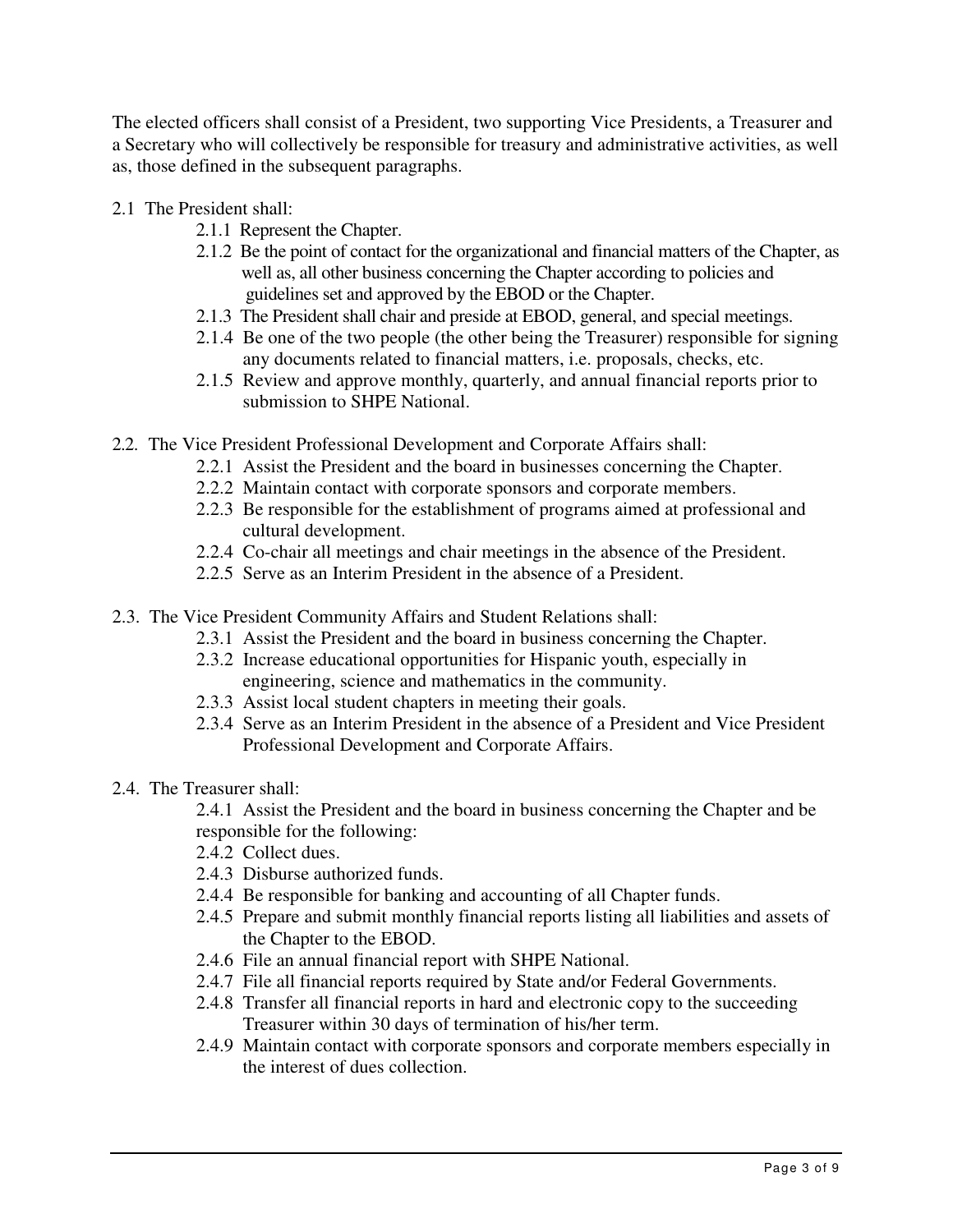# 2.5. The Secretary shall:

- 2.5.1 Maintain all official records of the Chapter.
- 2.5.2 Maintain the official membership roster.
- 2.5.3 Meet all National requirements in submitting membership forms and dues to SHPE National within 30 days of receipt.
- 2.5.4 Serve all notices required by law or the Bylaws of the Chapter.
- 2.5.5 Coordinate the election of officers.
- 2.5.6 Transfer all official records of the Chapter in hard and electronic copy to the succeeding Secretary within 30 days of termination of his/her term.

# **Article VI. Elections and Term of Office**

## 1.0. Elections Committee

The Elections Committee shall be made up of members of the Chapter, in good standing for no less than a year and must not be a candidate for an elected position. The committee must be made up of at least 3 members and no more than 5. The election of the Chapter Officers shall be organized and directed by the Elections Committee. The actions of the Committee must be impartial and fair to all the candidates. The Committee will prepare ballots to be distributed to all eligible Regular Members to vote for the Chapter Officers according to policies and procedures established by the Chapter. The Elections Committee shall notify the membership in a timely manner of the open offices and solicit nominations for candidates as prescribed below.

#### 2.0. Nominations and Eligibility

The EBOD as defined in Article V shall be elected by a vote of eligible members within the Chapter's jurisdiction. Each candidate must have been a Regular Member of the Chapter in good standing at least ONE fiscal year. A candidate may nominate himself/herself with a petition and one signature from Regular Members or may nominate a candidate with a petition and one signature from Regular Members. The names of the candidates must be submitted to the Elections Committee by their specified date.

#### 2.1. Voter Eligibility

Regular members may participate in the election process if their membership dues are paid as of the nominations meeting of the election year.

# 2.2. Candidate Eligibility

A Regular Member is eligible to hold office if he/she:

- Meets the requirements as per Article IV.
- Is a member in good standing as indicated by SHPE National.

# 3.0. Election of Officers

- The ballots shall be collected and counted by the Elections Committee at the Annual Election Meeting to be specified by the Chapter.
- Candidates receiving the most votes per office shall be declared the winners.

# 4.0. Duration of Term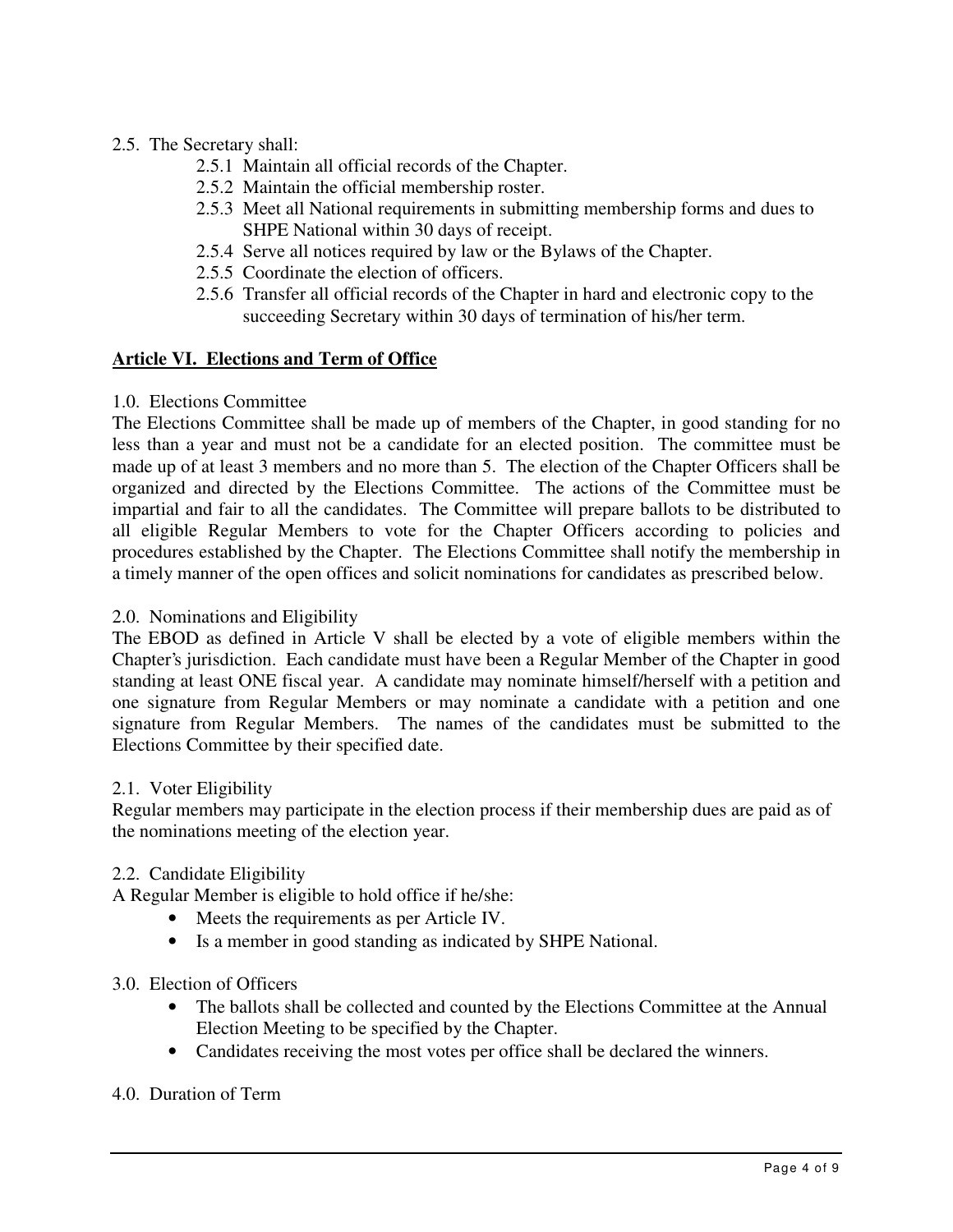The term of office shall be July 1-June 30.

## 5.0. Notice of Elections

A meeting notice shall be delivered to all members not less than ten (10), or more than sixty (60) days prior to the meeting.

- 6.0. Removal From EBOD
	- 6.0.1 An EBOD member may be removed from office by a recall election for not fulfilling his/her duties as specified in Article V or by not being in good standing with SHPE National.
	- 6.0.2 An EBOD member who misses 3 or more consecutive EBOD meetings may be removed from office by a minimum of 51% of the votes of the rest of the EBOD.
	- 6.0.3 A candidate for recall can be nominated by submitting a petition to the President and a copy to any of one other officer on the EBOD. The petition must be signed by a minimum of fifty-one percent (51%) of the regular membership. The EBOD must appoint an ad hoc recall elections committee as soon as possible or no later than the next scheduled EBOD meeting after the petition is received by the officers. The recall election committee shall validate the petition signatures and upon validation a recall election will be organized and conducted within thirty (30) days of the recall election committee's formation. A simple majority of the votes of regular members is necessary to recall any EBOD member. A meeting notice per Article XII Section 5.0 shall be delivered, as prescribed in these bylaws.

# 6.1 Terminated EBOD Members

Any EBOD member who has been recalled by the membership or whose membership has been terminated is automatically vacated from Chapter Office and from the EBOD and must surrender all materials belonging to the Chapter. A President who is recalled from office is not considered an Immediate Past President for the succeeding term. Should the President be recalled, the order of succession shall prevail as described in Article V. The Interim President shall be the immediate Past President for the succeeding term.

# 7.0. Vacancies

The order of succession as outlined in Article V shall prevail in the event of a vacancy in any office due to death, resignation, disqualification, or otherwise. The resulting vacancy must be filled by the EBOD within sixty (60) days of the vacancy for the remaining portion of the term. Any candidate for the vacancy must be approved by a majority of the existing EBOD members. Any executive board member that is filling a vacancy for the duration of the term of a particular office can be removed from said office by majority vote of the existing EBOD provided grounds for termination are presented, discussed and understood.

# **Article VII. Committees and Appointed Positions**

The EBOD shall have the power to establish any committee and/or appointed position to conduct the business of the Chapter. The President may appoint, with the EBOD majority approval, any member in good standing to chair such a committee and/or appointed position. The creation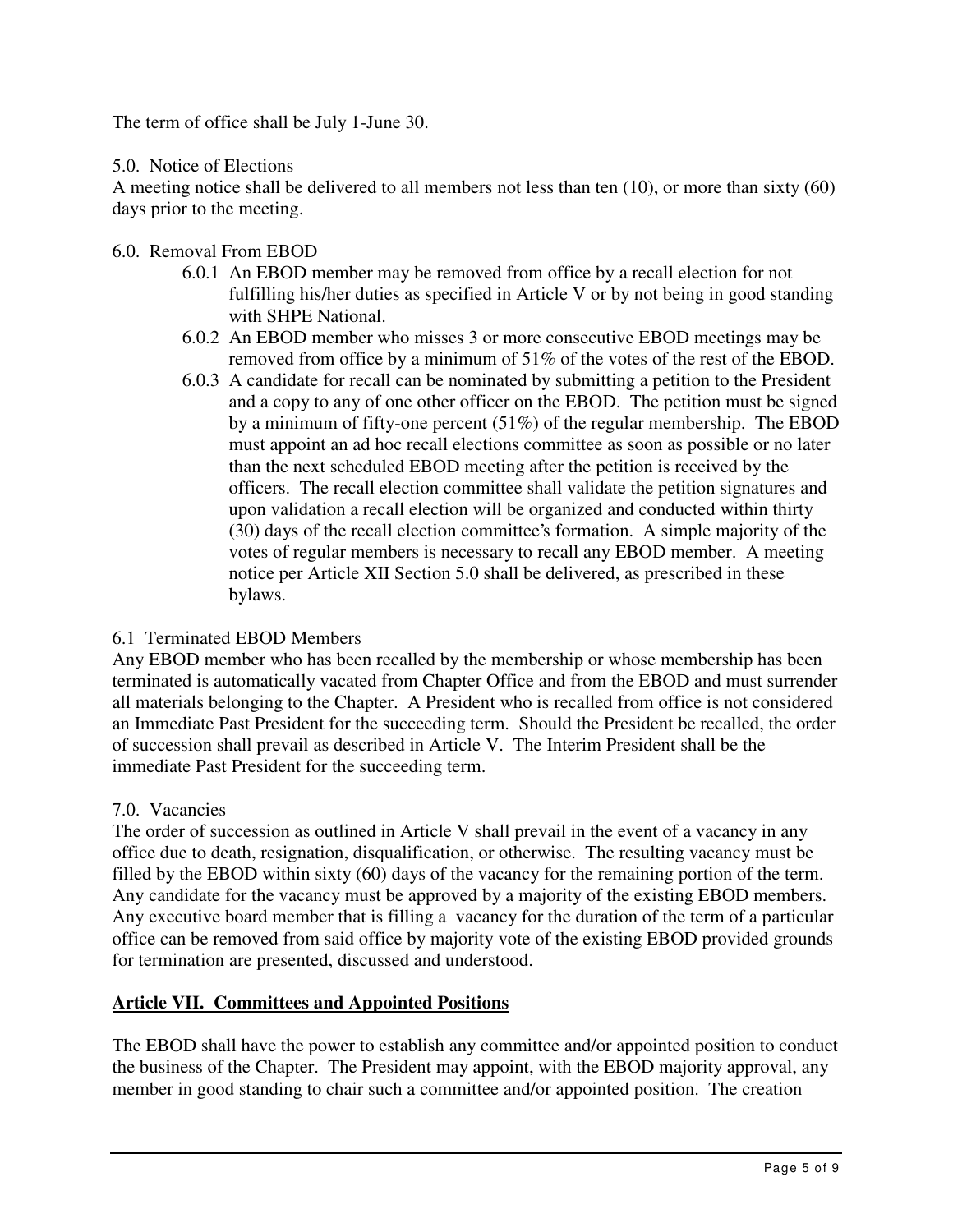and/or dissolution of a committee and/or appointed position should be through the EBOD. A Board of Directors (BOD) shall be formed and consist of the five elected officers, all appointed committee chairpersons, and appointees.

# **Article VIII. Jurisdiction**

## 1.0 Geographic Boundaries

The Chapter shall exercise its jurisdiction over the area included within the geographic boundaries of the following: State of Illinois and the Northwest area of the State of Indiana.

## 2.0 Jurisdiction Changes

The Chapter's jurisdiction may be reduced in geographic size if new chapters evolve within Chapter jurisdiction and are officially approved and recognized by SHPE National. In this case, these areas or portions thereof can best be served by the new chapter as determined by its members and shall be subject to jurisdiction transfer to the new chapter.

# **Article IX. Student Chapters**

## 1.0 Student Chapters

Student Chapters may be established at universities, colleges, community colleges, technical schools, high schools, and middle schools providing a formal curriculum leading to a degree in engineering, mathematics, science or other technical field or an interest in engineering, mathematics or science careers. Application for the establishment of a student chapter shall be reviewed for approval by the SHPE National Membership Coordinators (NMC). Student chapters shall be organized according to the current SHPE National Guidelines on Student Chapter Development. SHPE National policies supersede any local policies regarding the Student Chapters.

# **Article X. Fiscal Year**

#### 1.0 Duration of Fiscal Year

The Fiscal Year of the Chapter shall begin on July 1st and end on June 30th of each year.

# **Article XI. Dues**

1.0 Dues Dues are as follows:

- The amount of annual dues for each membership category shall be determined by SHPE National. Dues are to be paid directly to the Chapter. The Chapter will forward a portion of the dues to SHPE National per the current SHPE National policy.
- Dues shall be payable to the Chapter before the nominations meeting of each year.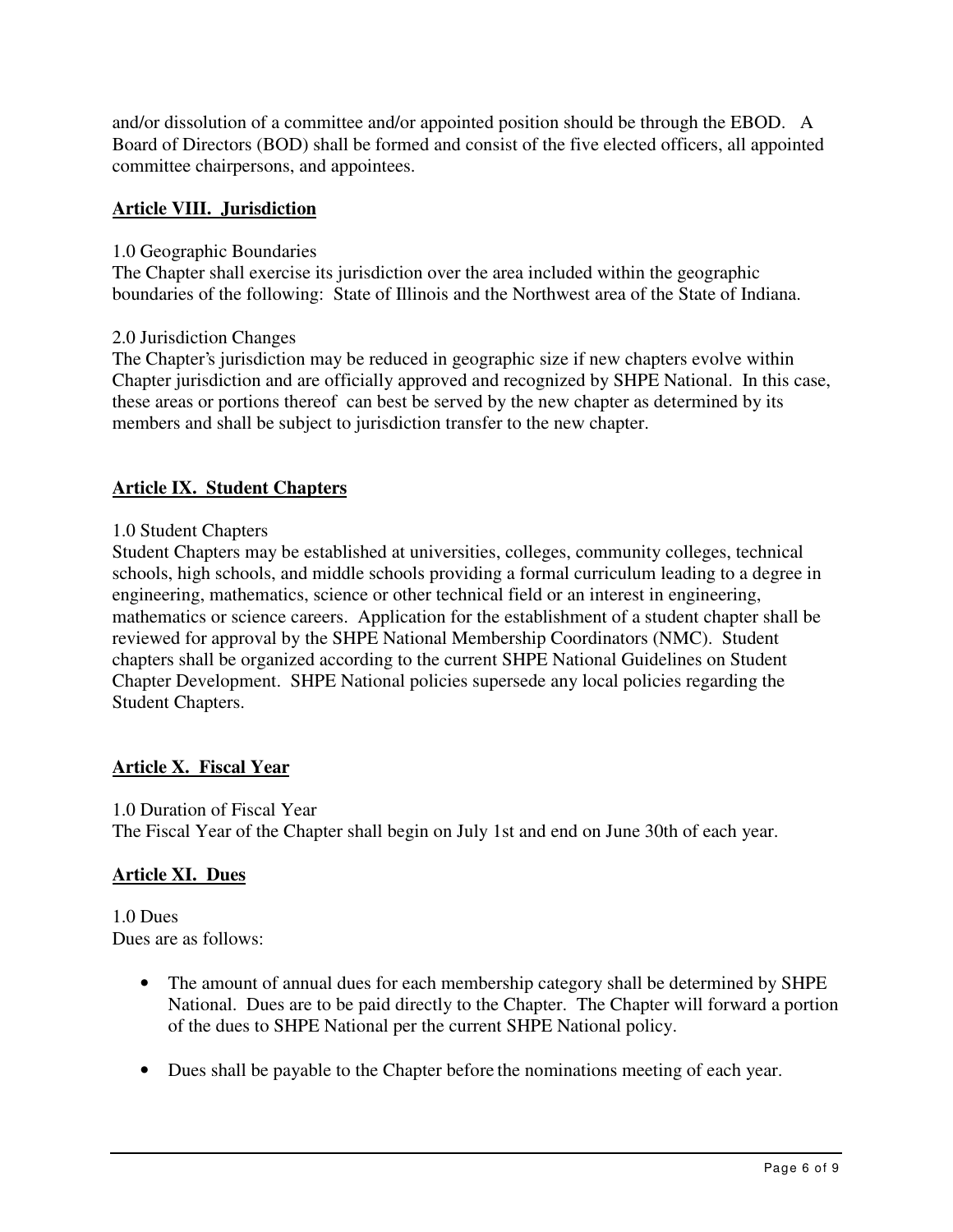# **Article XII. Meeting**

1.0 Quorum

To establish a quorum for a General, EBOD, or BOD meeting, not less than one half (1/2) of the individuals must be present. Voting issues shall be determined by majority vote of members present, except for matters outlined in Articles IV, VI, and XVI.

2.0 Annual Election Meeting An Annual Election Meeting of the members shall be held in the month of April.

3.0 General Meetings:

At least three (3) general meetings shall be held each fiscal year, in addition to the Annual Election Meeting.

4.0 EBOD/BOD Meetings The EBOD/BOD shall meet at least every month during the fiscal year. Members may attend as non-voting observers.

5.0 Special Meetings

An EBOD may call a special meeting of the Chapter general membership.

#### 6.0 Meeting Notices

A meeting notice shall be delivered to each member. The notice shall include the agenda, place, date and time of the meeting and shall be delivered in writing or electronic form not less than seven (7) or more than thirty (30) days prior to the meeting.

#### 7.0 Meeting Rules

7.0.1 EBOD/BOD Meetings

All EBOD/BOD meetings shall adhere to "Robert's Rules of Order." Only EBOD may vote on monetary issues.

7.0.2 General Membership Meetings

All membership meetings will be conducted under the chosen decorum (Robert's Rules of Order, Open Forum, Etc.) of the President.

#### **Article XIII. Assets**

1.0 Assets

In the event that the Chapter is dissolved, any assets acquired by the Chapter shall be disseminated in accordance with the Chapter's Constitution filed with the state of Illinois, while assets belonging directly to SHPE National shall be returned.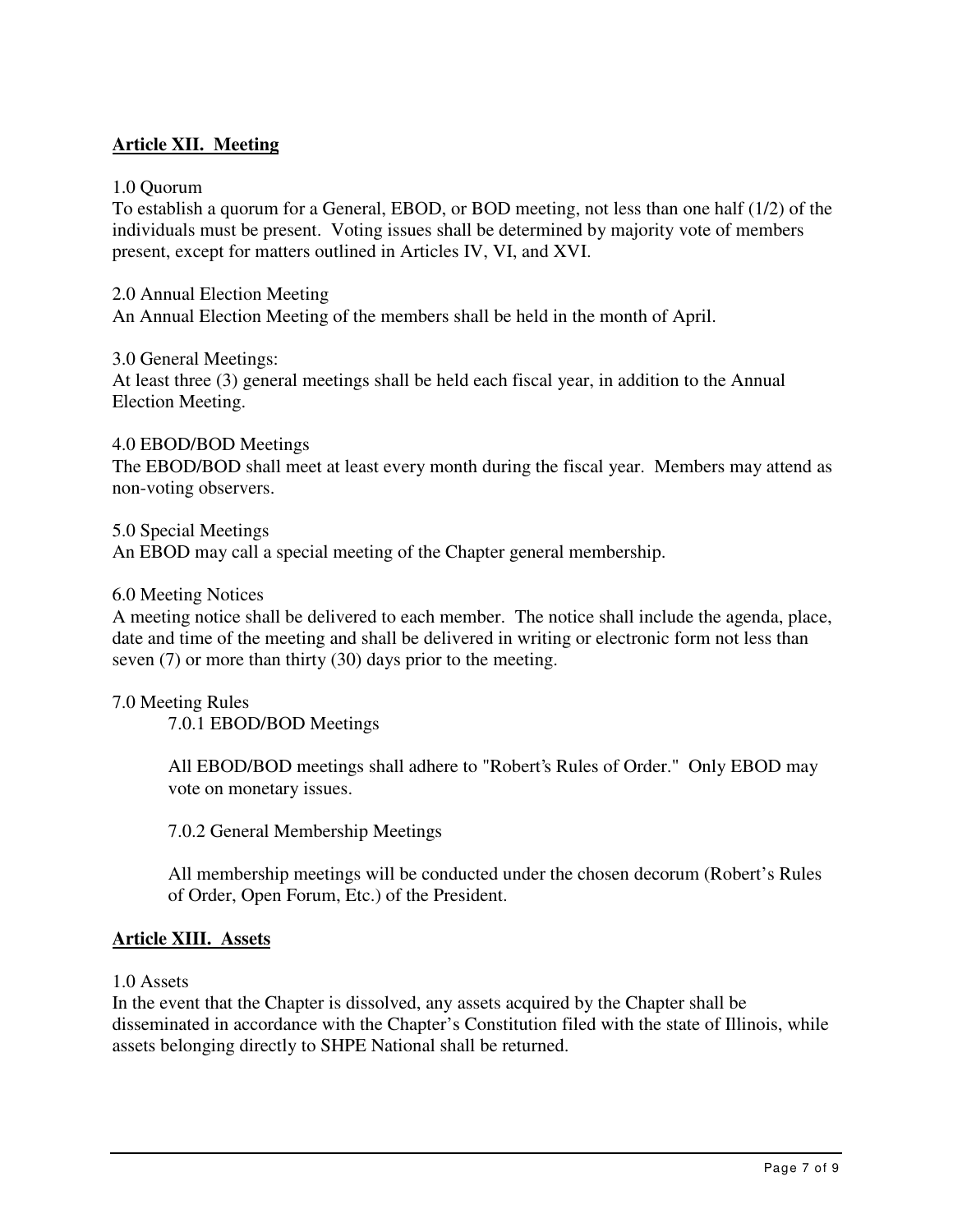# **Article XIV. Donations**

## 1.0 Chapter Donations

The Chapter, a non-profit organization, may accept donations from corporations and other organizations and host fund raising banquets and events for Chapter programs and activities consistent with SHPE National policy.

## **Article XV. Liability of Members**

#### 1.0 Liability

No member of the EBOD or Chapter shall be personally or otherwise liable for any debts, liabilities, and/or obligations of the Chapter.

## **Article XVI. Amendments to the Constitution and Bylaws**

1.0 Amendment Procedure

- A motion to amend the constitution or bylaws must first be made, entertained, and approved by the EBOD.
- The proposed amendment, after EBOD approval, shall be submitted in writing to the Secretary for presentation to the regular membership at an annual or general meeting or by mail.

2.0 Chapter Approval

• Chapter approval of proposed amendments shall be by a two-thirds (2/3) majority vote of Regular and Associate Members present at the general or special meeting at which proposed amendment will be voted upon.

3.0 Date of Effect

• All amendments shall become effective immediately after Chapter approval.